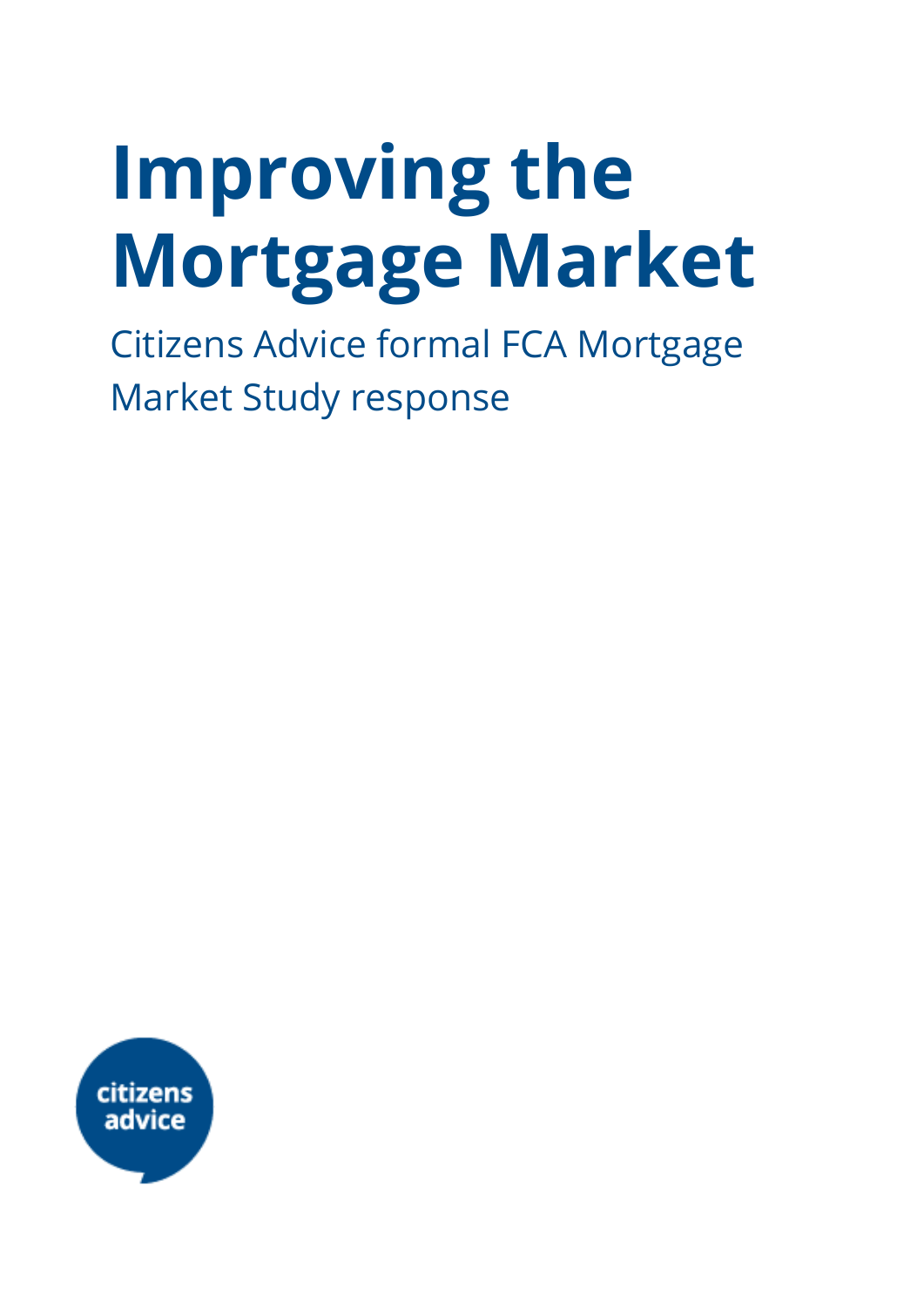# **Contents**

| Introductory remarks                          |    |
|-----------------------------------------------|----|
| Vision for the market: response to Question 1 | 5  |
| Long term inactive customers:                 |    |
| response to Question 15-17                    | 6  |
| Other potential approaches:                   |    |
| <b>Response to Question 21</b>                | 10 |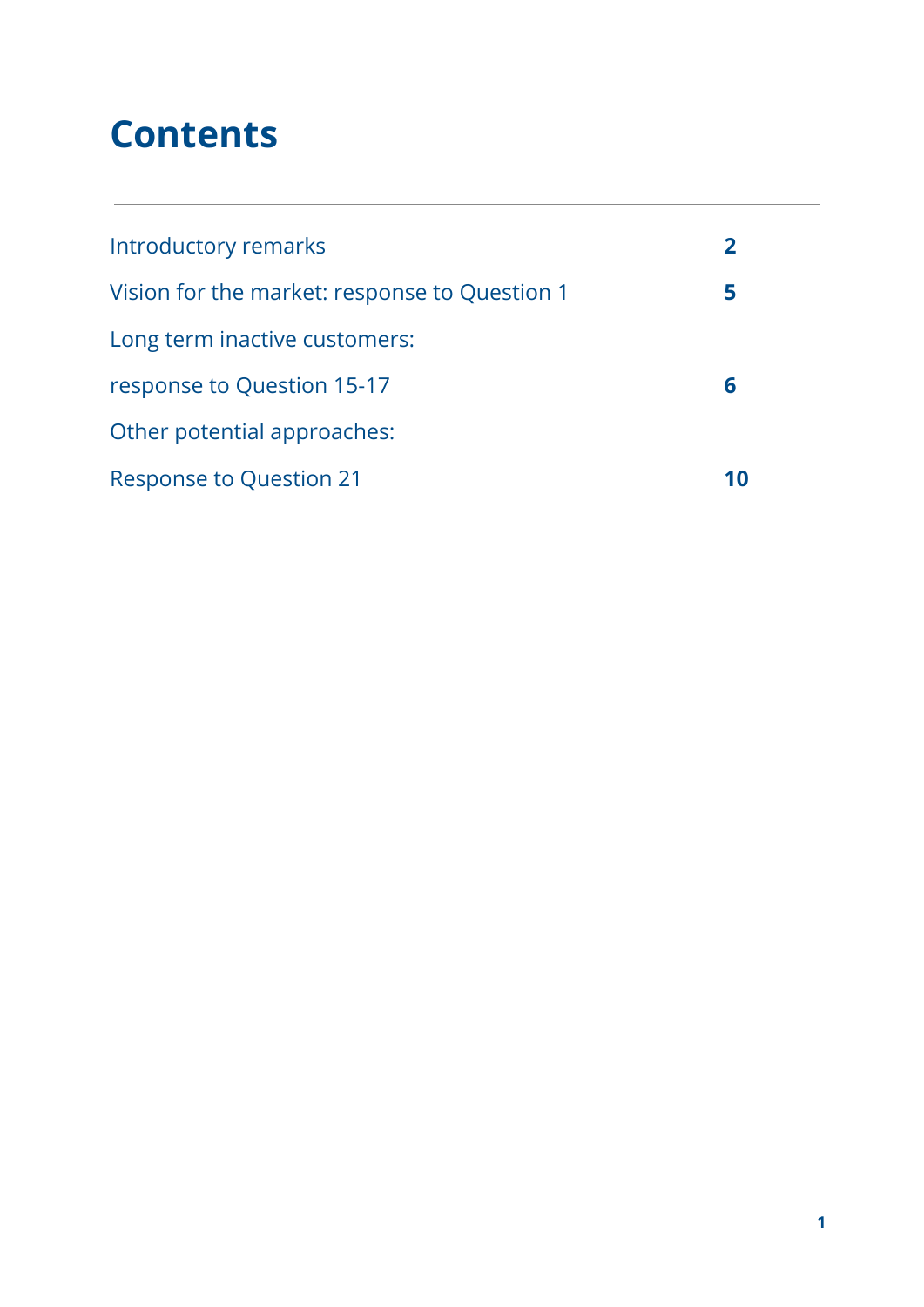Dear colleague,

Citizens Advice provides free, independent and impartial advice to anyone who needs it. In the last year, Citizens Advice advised 28,310 clients on professional and financial services including 4,002 mortgage and secured loan issues. Our data allows us to spot new pockets of consumer detriment and respond accordingly.

We are pleased to respond to the FCA's *Mortgage Market Study Interim Report.* We agree that competition works well for many customers in the mortgage market, but that the negative effects when the market does not work well can be highly impactful. It's therefore welcome to see the FCA reviewing this market in detail.

We hope our recommendations and proposals for further study will be useful in guiding the FCA's actions to improve the functioning of the mortgage market, particularly in relation to the significant loyalty penalty that long term inactive consumers pay. This is a structural issue across many markets and regulators are increasingly turning their attention to protect long-standing consumers from this unfair pricing strategy. We welcome, for example, the FCA's recent proposals for a basic savings rate (BSR) in the cash savings market and measures taken in the energy market to protect SVR consumers. While the mortgage market is more active than that for cash savings, we would encourage the FCA to think whether a similar logic might apply here as well. We set out our proposal for further work in response to Question 21.

A significant minority of consumers are unfairly penalised for remaining with lenders after their fixed rate expires. As shown in Figure 1 below, standard variable rates (SVR) have remained relatively stable since the 2010 crisis while fixed rates have fallen dramatically.



Figure 1. The gap between SVRs and the best available rate has grown

Source: Bank of England, [Bankstats](https://www.bankofengland.co.uk/statistics/tables) database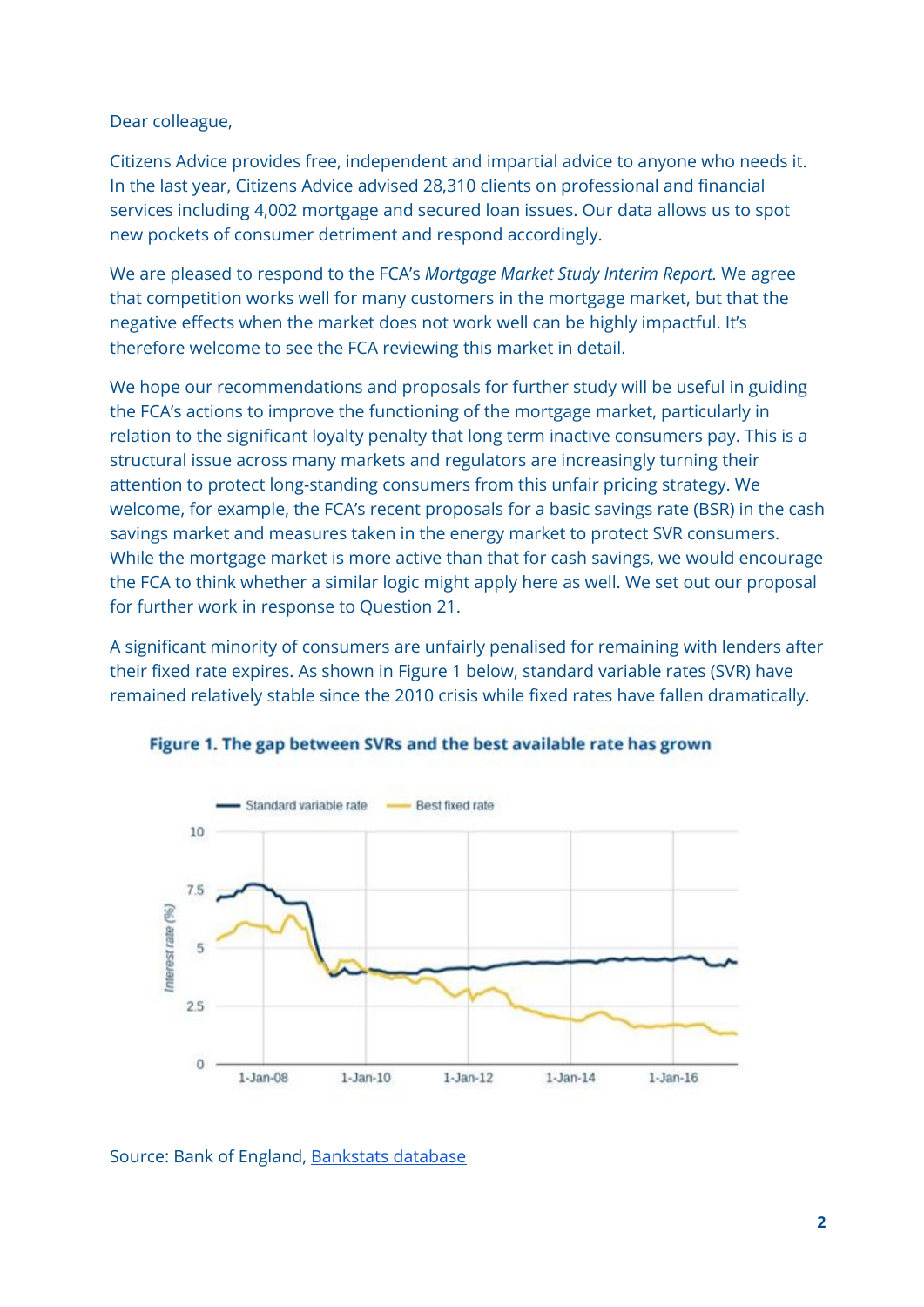Competition does not appear to be driving the price of SVRs and many providers are gaining an unearned benefit from customers' tendency to not shop around. A well functioning market should reward companies for serving their customers well and at a low price, not by penalising their most loyal customers. Our prior research suggests that the customers disproportionately affected by this are from vulnerable demographics, though we are conscious that the FCA has arrived at a different view in this study.

In order to improve competition around SVRs, ensure the market better reflects consumer behaviour and protects vulnerable consumers from unfair additional costs we believe there are a number of steps the FCA could adopt. These are simple and low cost solutions that we believe have the potential to significantly benefit consumers and the market. There are also some more extensive solutions that should be strongly considered. The FCA make a number of positive recommendations already:

- Improving tools so that consumers can more easily find the right mortgage
- Requiring lenders to notify consumers more clearly about their fixed rate

We believe these positive steps can be extended simply and at a low cost to make it significantly easier for consumers to switch and more comprehensively tackle the loyalty penalty. Our principal recommendations are:

- Require lenders to prompt customers when their fixed rate is due to expire in a standardised format according to consumer preferences, by
	- Prompting consumers at 12 months, 6 month and 3 months before their fixed rate expires with benefits of switching clearly explained
	- Allowing consumers to select preferred method of for this communication from lenders
	- Set out the costs and benefits of switching in standardised and tested format
- Label mortgage costs and rates more accurately, by
	- Renaming the standard variable rate to become the 'expired rate' for example
	- Including the total cost of credit included in all communications

In addition to these extensions to the FCA's recommendations we propose the FCA give consideration to more substantive action to protect lower income consumers. We suggest the FCA conduct further research on and strongly consider:

- Requiring lenders to give consumers whose income is recorded as below median income when making their initial application the opportunity to switch to a better deal
- Implementing a relative price cap on SVRs to limit interest rate rise from fixed rates

We offer brief commentary on the loyalty penalty before addressing your questions in more detail.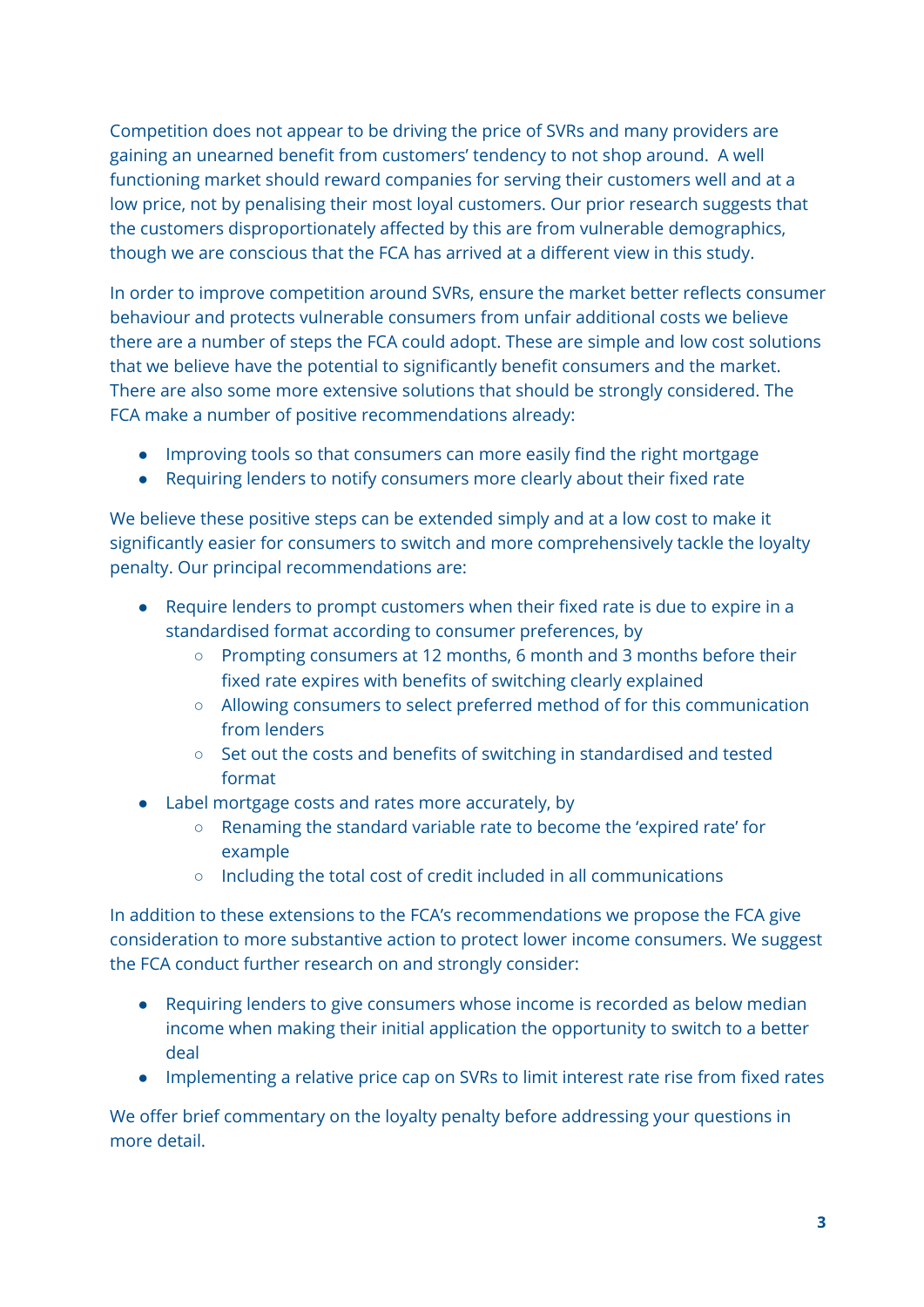#### **Our concerns about the loyalty penalty**

Customer loyalty is a common characteristic across financial services. When taking out a mortgage, borrowers can choose to pay a fixed interest rate, which the provider guarantees for a given period. At the end of the fixed interest period, customers automatically roll onto the bank's SVR and can experience an increase in their monthly payments.

We welcome the FCA's research that reveals the extent of the loyalty penalty - 800,000 mortgage holders forgoing a potential saving of £996 a year with a total cost to consumers of £796.8 million. Our own research suggests 1.2 million households are paying an average loyalty penalty of £439 a year - a total cost to consumers of £526.8 million. Given that 1 in 5 mortgagors (21%) are currently on their lender's SVR and our analysis suggesting only 17% of SVR payers are not being penalised, this constitutes a significant minority of consumers in the mortgage market suffering substantial unnecessary cost. 1

96% of consumers believe the loyalty penalty to be unfair. It has led to dysfunction in the market with SVRs remaining stable while fixed rates have fallen drastically since 2010. While we note the FCA's assessment of the financial profile of those consumers who would benefit from switching being more affluent than those on fixed rates, our research suggests that vulnerable demographics are disproportionately affected by the loyalty penalty. Nearly a third (29%) of SVR payers are on a low income - defined as the bottom 40% of incomes - compared to only 19% of mortgage holders on other deals. $2$  It would be helpful to resolve the differences in our findings here as we think helping these consumers is most important. However, whichever way it turns out, vulnerable consumers deserve protection. Given we agree that the average cost to the average consumer is between £439 and £996 a year, the harm being caused to these already stretched consumers will be substantial.

In summary, it would be productive to tackle the loyalty penalty to address the unfairness of penalising loyal customers. Tackling the penalty also presents the opportunity to improve price transparency, making the market more responsive to consumer behaviour. For vulnerable customers, action to reduce or eradicate the penalty would considerably alleviate unnecessary financial pressure.

Our thoughts are expanded in more detail in subsequent answers to your questions.. This response is not confidential and may be published in full on your website.

Kind regards,

Ed McDonagh

Policy Researcher, Citizens Advice

<sup>&</sup>lt;sup>1</sup> Bank of [England/NMG](https://www.bankofengland.co.uk/news?NewsTypes=ce90163e489841e0b66d06243d35d5cb&Taxonomies=0a9c25c4cdde4020bb4143e168100a76&Direction=Latest) survey, 2016.

<sup>2</sup> Bank of [England/NMG](https://www.bankofengland.co.uk/news?NewsTypes=ce90163e489841e0b66d06243d35d5cb&Taxonomies=0a9c25c4cdde4020bb4143e168100a76&Direction=Latest) survey, 2016.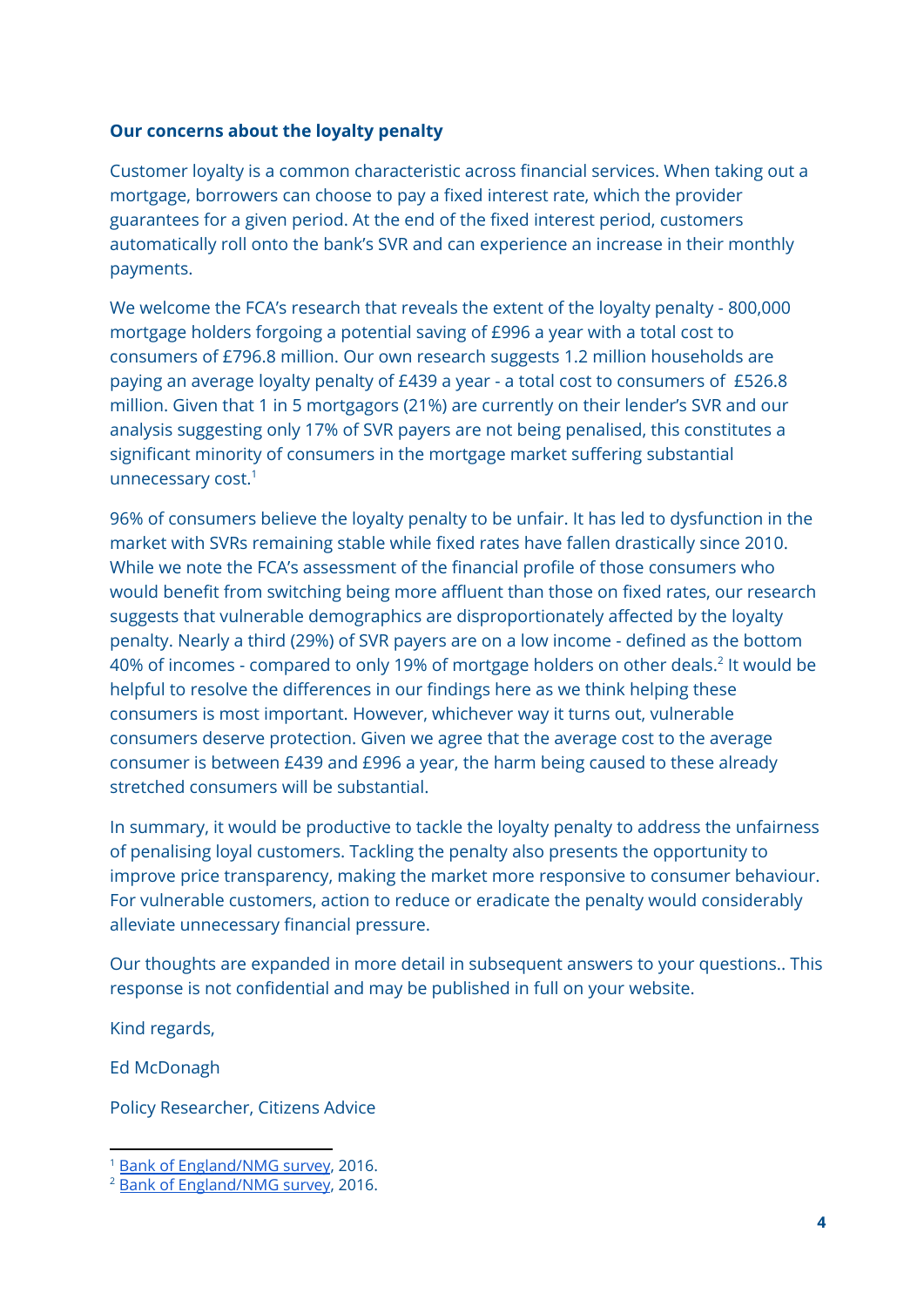# Vision for the market

### **Response to Question 1**

#### **Do you have any views on our vision for the market?**

The proposed vision for the market should include an additional remedy: 'Greater action from lenders to enable switching.' Improving broker choice and widening the range of tools available are useful for aiding consumers entering the market but do not address the reasons consumers fail to switch. Most consumers fail to switch not because of a lack of tools but because of misplaced trust in their lender. To facilitate proper competition on SVRs, the responsibility of lenders to notify consumers on the implications of their fixed rate expiring should be integrated into the vision.

Our analysis of polling carried out by ComRes has found that the most popular reason for people remaining on their current contract among those paying a lender's SVR is, 'I trust my provider' (45%) followed by 'I think I am on the best deal available' (37%).<sup>3</sup> Since 2 in 5 people aren't aware of the loyalty penalty, it's perhaps unsurprising that trust and being on the best deal are two of the most common reasons listed by respondents for remaining with their lender.<sup>4</sup> Improving tools or broker choice does not go far enough to improve the functioning of the market for loyal customers who remain with their lender due to misplaced trust. 'Greater action from lenders to enable switching' should be integrated into the vision of the market to ensure its proper functioning.

<sup>&</sup>lt;sup>3</sup> Citizens Advice analysis of forthcoming ComRes data

<sup>4</sup> Citizens Advice, The cost of [loyalty](https://www.citizensadvice.org.uk/about-us/policy/policy-research-topics/consumer-policy-research/consumer-policy-research/the-cost-of-loyalty-exploring-how-long-standing-customers-pay-more-for-essential-services/), 2018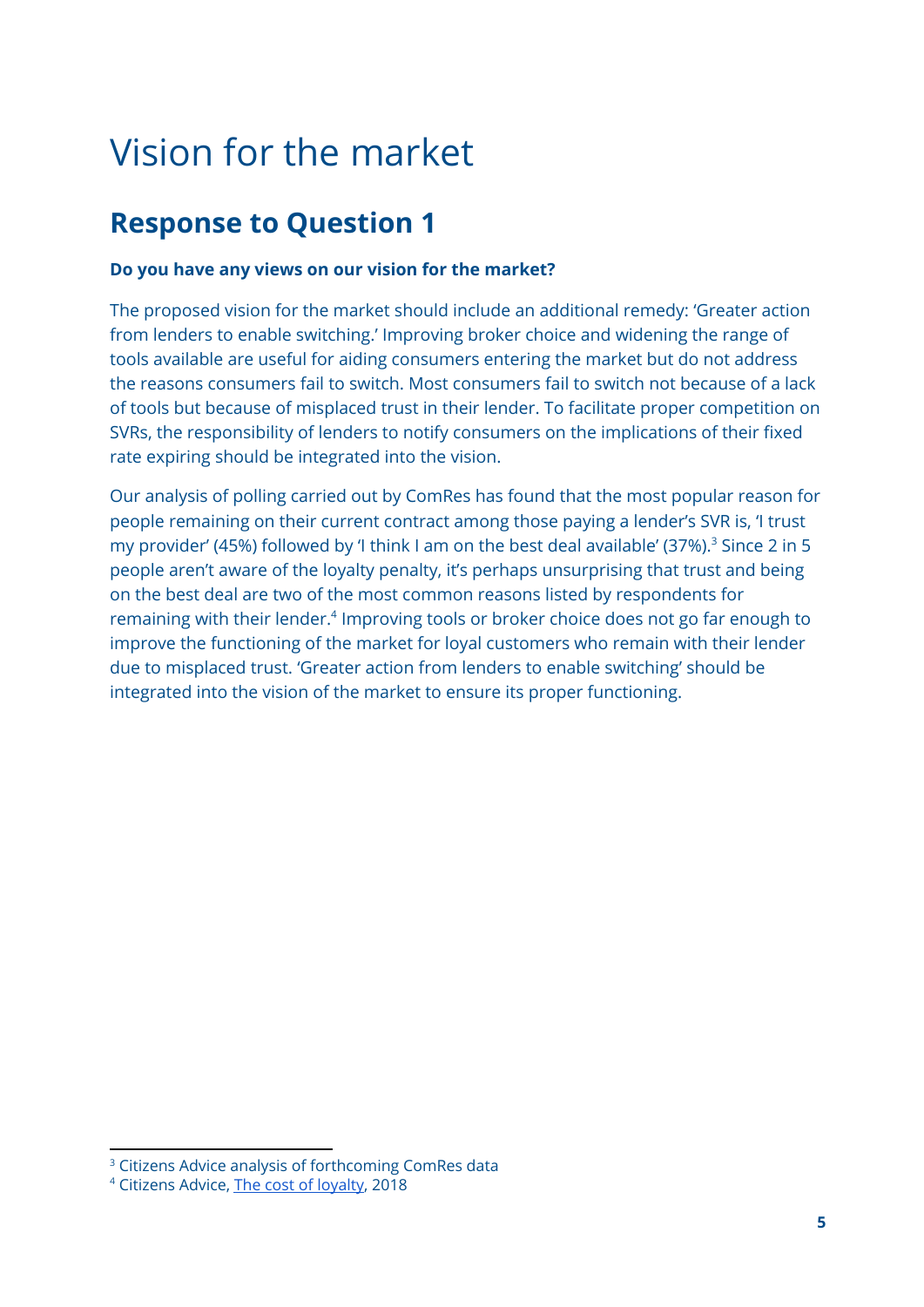# Long term inactive customers

### **Response to Question 14**

#### **Do you think we should do more to encourage long-term inactive customers to switch in the way outlined above?**

#### **The FCA's proposed remedy**

The FCA's proposed remedy of requiring lenders to contact affected customers a year after moving onto a reversion rate is a concrete step forward that will reduce detriment in this market. It shifts the onus for increasing switching onto lenders by requiring them to make customers aware that their fixed rate has expired and the implications of this. This is central to making the market more responsive to consumer behaviour. Currently, consumers are expected to be more engaged than is reasonable and lenders are gaining an arbitrary benefit from this. We recommend that the FCA goes further than the proposed remedy. This is possible without adding either complexity or excessive cost to the intervention and has the potential to instigate significantly more switching, reinvigorate competition on SVRs and reduce the loyalty penalty.

Our subsequent suggestions are rooted in our experience of what works well with encouraging consumers to switch. However, this expertise is not a substitute for proper testing. As it has done with prior interventions, we suggest that the FCA undertake randomised controlled trials to provide an evidence base for what is most likely to change consumer behaviour.

#### **Improved consumer prompts**

Companies should be making all reasonable efforts to contact customers to warn them of upcoming price increases and, also, when there are better deals available to them. Lenders should be required to contact consumers 12 months, 6 months and 3 months prior to them being moved onto an SVR, prompting them to switch and indicating the annual cost increase if they remain on the SVR.

While providers have to inform their customers of any interest rate rises, low awareness of the advantages of switching shows that the way in which they do so is not always effective.<sup>5</sup> Providers often notify their customers that they are going to roll onto their SVR by post, and only once before the end of their fixed rate period.<sup>6</sup> 82% of mortgagers surveyed believe that providers of essential services should inform their customers when they are eligible for a better deal, 69% of respondents who rolled onto an SVR say they had never been informed that they could save money by remortgaging.<sup>7</sup> Nearly half (44%) of respondents who haven't remortgaged since the end of their fixed rate deal think long

<sup>&</sup>lt;sup>5</sup> Citizens Advice, Exploring the loyalty penalty in the [mortgage](https://www.citizensadvice.org.uk/about-us/policy/policy-research-topics/consumer-policy-research/consumer-policy-research/the-cost-of-loyalty-exploring-how-long-standing-customers-pay-more-for-essential-services/) market, July 2017

<sup>&</sup>lt;sup>6</sup> This information was obtained by calling providers' customer helplines.

<sup>&</sup>lt;sup>7</sup> Citizens Advice, Exploring the loyalty penalty in the [mortgage](https://www.citizensadvice.org.uk/about-us/policy/policy-research-topics/consumer-policy-research/consumer-policy-research/the-cost-of-loyalty-exploring-how-long-standing-customers-pay-more-for-essential-services/) market, July 2017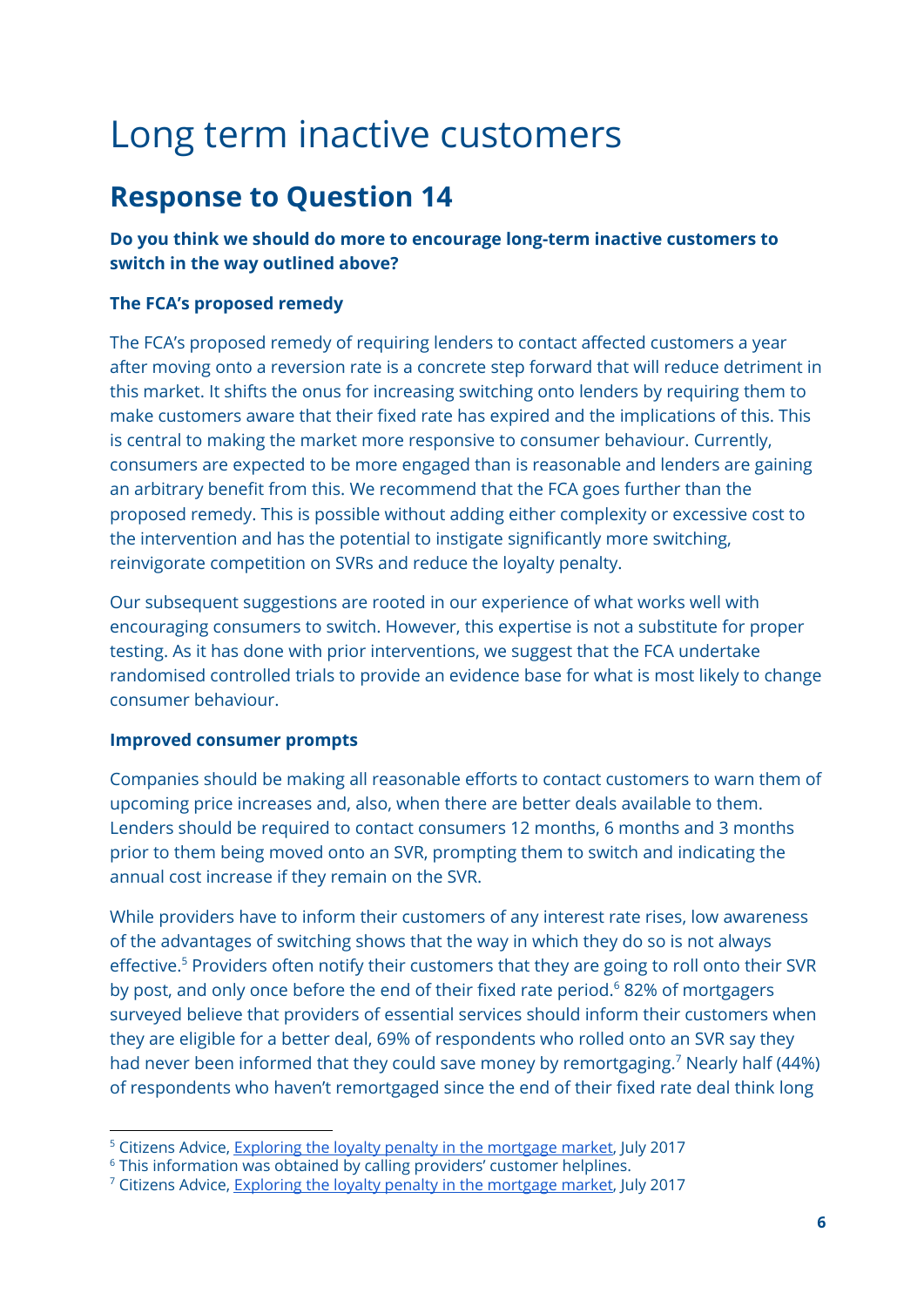standing customers pay the same or less than new customers.<sup>8</sup> An additional notification after a consumer has already been paying an SVR for 12 months would not go far enough to respond appropriately to these trends in consumer perceptions and tackle the loyalty penalty. Three prompts should be sent to customers 12 months, 6 months and 3 months before the expiry of their fixed rate.

We welcome the findings of the FCA's thematic review that showed customers may become more engaged with their lenders if communications are personal, relevant and highlight the benefit of making contact. Previous research by Citizens Advice highlighted the importance of the format of communications in improving consumer behaviour. $9$  The FCA should require lenders to ask their customers how they prefer to be contacted and use this method to deliver prompts. The FCA should test and develop a standardised format for prompts across the industry that is proven to most effectively drive switching. This should include a re-labelling of products to more accurately reflect their nature and a clearer indication of the total cost of credit for each product.

Prompts should not be regarded as marketing and should contain tested and standardised information clearly explaining the benefits of switching to a different deal. People have busy lives and don't always have the time or inclination to shop around.<sup>10</sup> Our polling suggests that, among those who stand to benefit from remortgaging,<sup>11</sup> 67% have done very little or no shopping around.<sup>12</sup> Of those who have switched, large numbers found the process challenging. Only 24% of those who remortgaged found the process straightforward with over 1 in 10 (11%) finding it difficult.<sup>13</sup> Better labelling of rates and clearer indication of the benefits of switching would not only assist time restricted consumers but also address some of the difficulty they face understanding deals. For example, the 'standard variable rate' label could become the 'expired rate' to more accurately describe the nature of the contract. In addition, price information should include the total cost of credit to counter consumers present bias that draws then them to cheaper initial rates as well as removing some of the complexity from mortgage pricing structures.

Prompts could easily be designed to detail the benefits of switching without contravening pre-contractual disclosure requirements mandated by the MCD or other FCA rules. The MCD allows consumers to switch internally without new affordability checks provided they are not borrowing more. The FCA has shown that the average APR obtained by those who switched internally is only a few basis points higher than borrowers who switched externally.<sup>14</sup> Lenders could present the benefits of switching internally without either

<sup>8</sup> Citizens Advice analysis of forthcoming ComRes data

<sup>&</sup>lt;sup>9</sup> The Behavioural Insights Team for Citizens Advice, Applying [behavioural](https://www.citizensadvice.org.uk/Global/CitizensAdvice/Consumer%20publications/Applying-behavioural-insights-to-regulated-markets.pdf) insights to regulated [markets](https://www.citizensadvice.org.uk/Global/CitizensAdvice/Consumer%20publications/Applying-behavioural-insights-to-regulated-markets.pdf), 26 May 2016.

<sup>&</sup>lt;sup>10</sup> Citizens Advice, [Against](https://www.citizensadvice.org.uk/about-us/policy/policy-research-topics/consumer-policy-research/consumer-policy-research/against-the-clock-why-more-time-isnt-the-answer-for-consumers/) the clock, November 2016.

 $11$  Those who said they were on a 2, 3 or 5 year fixed rate mortgage and who also said they they began their contract more than 2, 3 or 5 years ago (base: 285).

<sup>&</sup>lt;sup>12</sup> Citizens Advice, Exploring the loyalty penalty in the [mortgage](https://www.citizensadvice.org.uk/about-us/policy/policy-research-topics/consumer-policy-research/consumer-policy-research/the-cost-of-loyalty-exploring-how-long-standing-customers-pay-more-for-essential-services/) market, July 2017

<sup>&</sup>lt;sup>13</sup> Citizens Advice analysis of ComRes data

<sup>&</sup>lt;sup>14</sup> FCA, [Mortgage](https://www.fca.org.uk/publication/market-studies/ms16-2-2-interim-report.pdf) Market Study: Interim Report, May 2018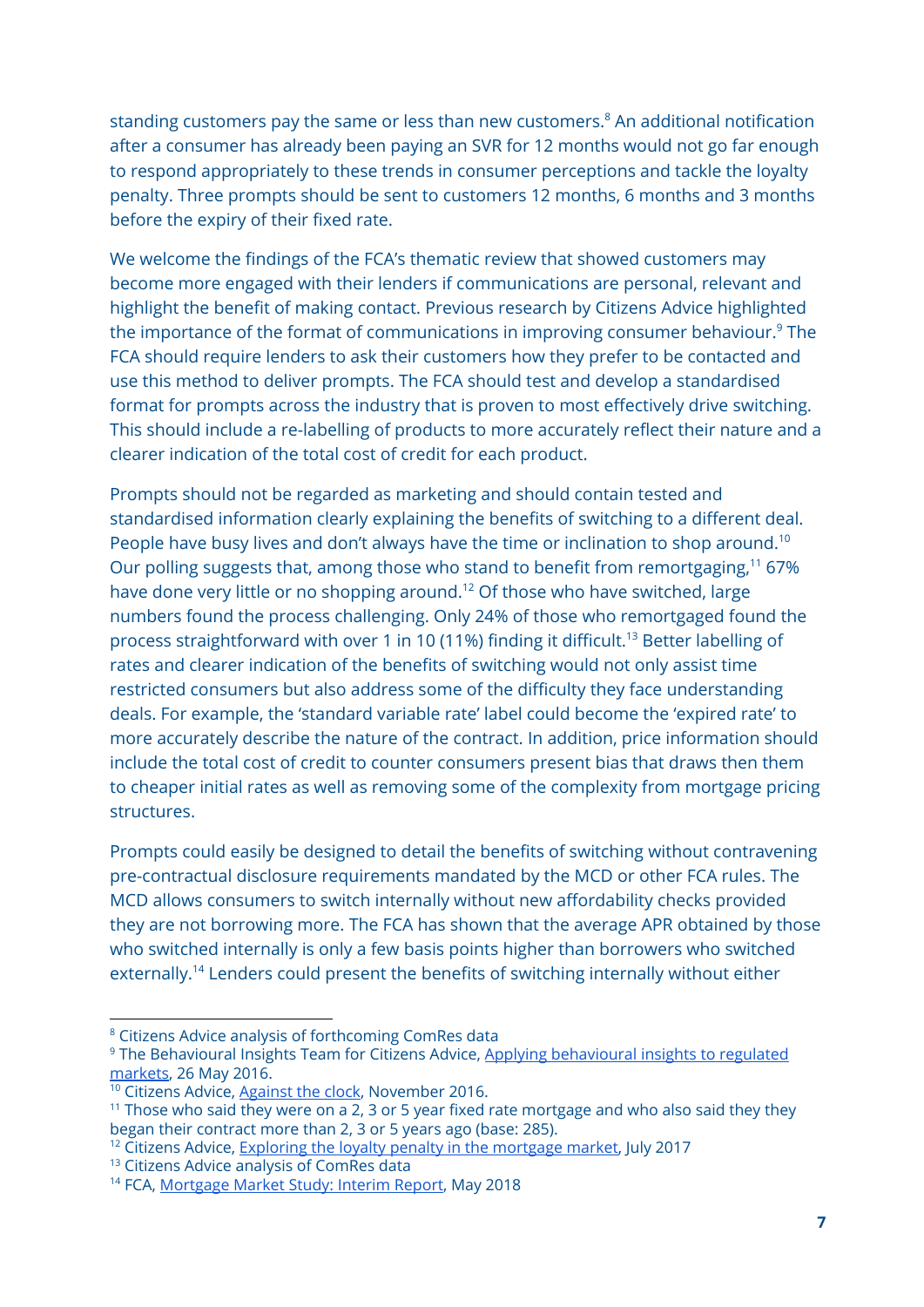contravening FCA regulations or falsely advising consumers about the best rate. Prompts could encourage consumers to use intermediaries to check for a better suited deal explaining that switching lenders may require a new affordability test.

#### **Vulnerable consumers**

The preceding recommendations deal with what is appropriate for the whole of the market. We believe there is a specific case for helping customers in vulnerable circumstances in the mortgage market, as part of the FCA's wider strategic commitment to improving outcomes for vulnerable consumers.

In the mortgage market, vulnerability is particularly likely to manifest itself in terms of income. Lower income households are more likely to fall into arrears or experience difficulty paying monthly payments. Companies are also able to identify lower income households through their household income at the time of making a mortgage application, making it a feasible group to provide further support to.

For these consumers we believe more than just increased communication from lenders is required to protect them from the potential harm of incurring the additional cost of an SVR.

Lenders have a responsibility to pay due regard to the interest of their customers and treat them fairly. Acting on this key market principle the FCA should consider extending the regulations for consumers in payment shortfall - requiring lenders to switch them onto suitable cheaper rates - to consumers below median income who are also up to date with payments.

Lenders should be required to make all reasonable efforts to ensure that customers on lower than median income are on the best value products. Lenders are *de facto* already required to consider this if they fall into payment shortfall under MCOB13, given the requirement to consider whether they are on the right type of mortgage. This principle that lenders should give financially vulnerable consumers the opportunity to switch onto better deals - should be extended to include low income consumers up to date with payments.

Low income consumers are least able to pay a loyalty penalty. It they were to fall into arrears lenders are already required to consider them for switching. We have found that this group are among the least likely to switch of their own fruition with prompts having limited effect. The FCA should require lenders to make all reasonable efforts to ensure these consumers have the opportunity to switch onto a better deal. When a consumer from this income bracket is found to have been on an SVR for more than six months lenders should be able to provide evidence that the consumer either rejected the opportunity to switch or, despite all reasonable efforts, were uncontactable.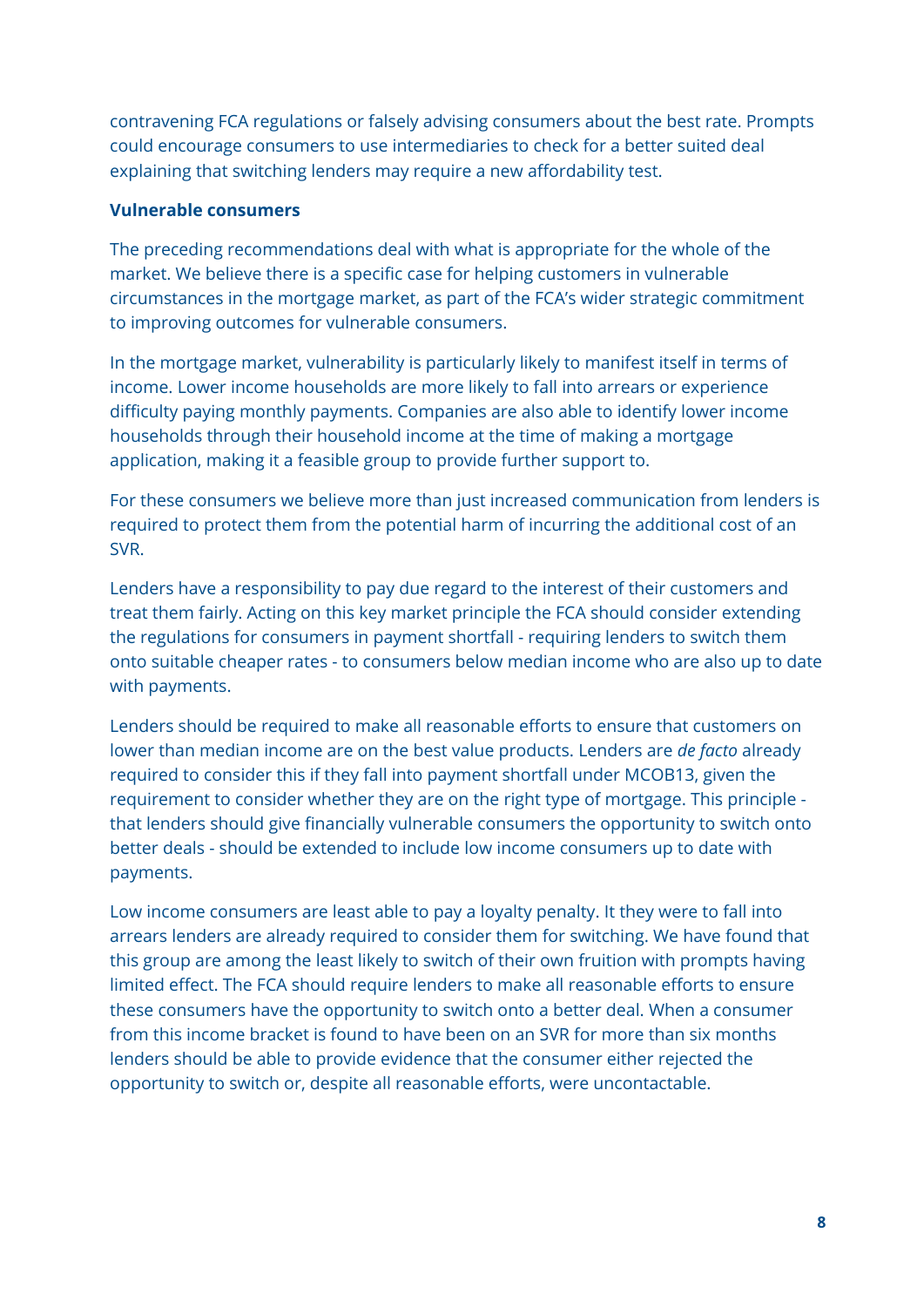Nearly a third (29%) of SVR payers are on a low income compared to only 19% of mortgage holders on other deals.<sup>15</sup> This contrasts with the FCA's assessment that most inactive customers have a slightly higher income so it would be interesting to compare data on this.

For vulnerable consumers, more regular and better designed prompts are not enough to encourage switching or avert potential harm. Financially vulnerable consumers already spend less time making decisions and our research has shown that these groups are less responsive to prompts than other demographics.<sup>16</sup> Lenders should be required to give consumers below median incomes who are up to date with payments and not looking to borrow more the opportunity to switch onto a better deal. They should also be able report on the steps they took to switch any low income consumers who remain on an SVR for longer than six months.

### Response to Question 15

#### **What do you think is necessary for this approach to work in the mortgages sector and what do you see as the main challenges?**

This approach requires lenders to take more responsibility for prompting consumers to switch and explaining the nature of their contracts. The FCA should also have a role in testing and standardising methods and content of communications.

This shift would have significant positive implications for consumers and also for the proper functioning of the market. It does not appear too onerous for lenders although we would welcome their comments on the challenges posed.

We recognise the FCA's broad remit and limited capacity to undertake wholesale market studies to improve efficacy and clarity of lender communications. Given the number of consumers currently on a lender's SVR and the potential harm to vulnerable consumers, however, this work seems worthwhile.

## **Response to Question 17**

#### **Could there be any unintended consequences? (eg any impact this could have on prices for new customers)**

Give the healthy profitability of the retail banking sector (£12.7bn profit last year) we would be confident that any increases would be marginal and and adverse impact on consumers currently on fixed rates would be limited. The cost of marginal rate increases would be outweighed by the potential to rectify the current dysfunctionality in the market that penalises loyal customers on SVRs.

<sup>&</sup>lt;sup>15</sup> Bank of [England/NMG](https://www.bankofengland.co.uk/news?NewsTypes=ce90163e489841e0b66d06243d35d5cb&Taxonomies=0a9c25c4cdde4020bb4143e168100a76&Direction=Latest) survey, 2016.

<sup>16</sup> Citizens Advice, [Against](https://www.citizensadvice.org.uk/about-us/policy/policy-research-topics/consumer-policy-research/consumer-policy-research/against-the-clock-why-more-time-isnt-the-answer-for-consumers/) the clock, November 2016.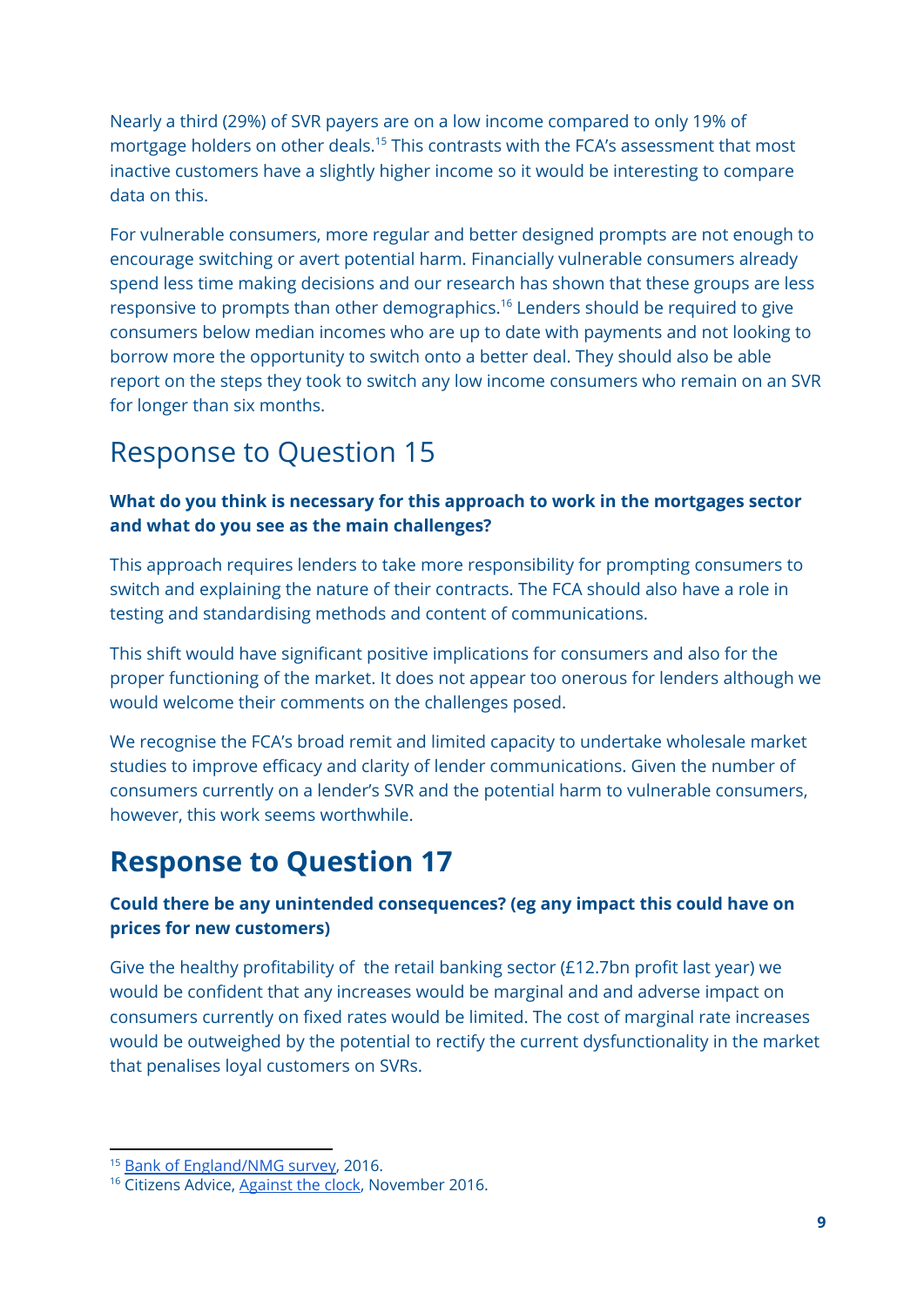# Other Potential Approaches

### **Response to Question 21**

#### **Do you have any views on these options or any other alternatives?**

The FCA should consider the mortgage market in the round, reflecting on interventions that have been implemented or proposed in other markets.

We welcome the FCA's proposed basic savings rate in the savings account market that would require providers to apply single interest rates to all easy cash saving and ISA accounts that have been open for a certain period. As the FCA notes this would address the harm caused by price discrimination against loyal customers as well as promoting competition through increased price transparency.<sup>17</sup> This is another positive step towards fixing the loyalty penalty, following the Government's intervention in the energy market to place an absolute cap on standard variable tariffs (SVTs).

We believe the same dysfunctionality exists in how SVRs are functioning. While different markets require different solutions, the FCA should not be afraid to follow a more interventionist line here as well.

The mortgage market is, in practice, two markets. On the one hand, the active, switching part of the market works well for the high proportion of consumers who do switch. Including those who have been on an SVR for less than 6 months, this accounts for 75% of the market (6 million of 8.04 million borrowers according to the FCA). On the contrary, for that smaller group of consumers who do not switch (the remaining 2 million borrowers), the loyalty penalties can be the highest for any consumer market.

However, because competition is relatively strong in this market, lenders' margins are much more reliant on acquiring new customers than on the price they charge long-standing ones. This makes a relative restriction between introductory and standard interest rates more attractive and less prone to unintended consequences: given lenders are so much more reliant on competition for active consumers, the likely consequence of such a restriction would be a decrease in standard variable rate rather than an increase in introductory rates. The interests of long-standing consumers would, in effect, bootstrap on the competition-promoting efforts of active consumers.

It is instructive to draw a comparison with the energy market, where we thought such an approach would prove counterproductive. There, 58.8% of customers with the six largest energy companies were on standard variable tariffs in August 2017.<sup>18</sup> In the energy market, the incentives would be quite reversed: companies rely on SVT customers for the

<sup>&</sup>lt;sup>17</sup> FCA, Price [discrimination](https://www.fca.org.uk/publications/discussion-papers/dp18-6-price-discrimination-cash-savings-market) in the cash savings market, July 2018

<sup>&</sup>lt;sup>18</sup> Ofgem, 'Number of [non-prepayment](http://tinyurl.com/y8ywd7wa) domestic customer accounts by supplier: standard variable, fixed and other [tariffs'](http://tinyurl.com/y8ywd7wa)